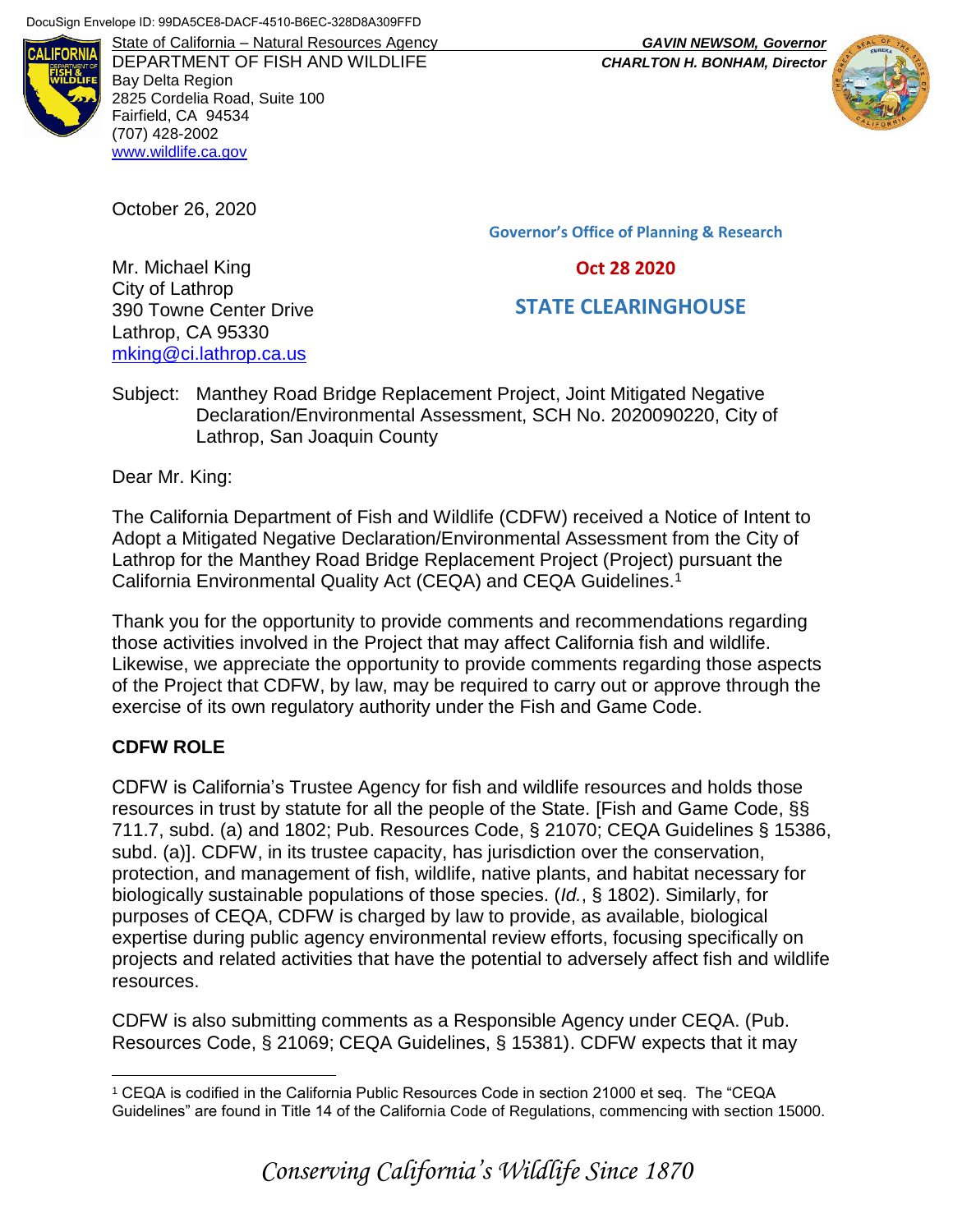need to exercise regulatory authority as provided by the Fish and Game Code. As proposed, for example, the Project may be subject to CDFW's lake and streambed alteration regulatory authority. (Fish and Game Code, § 1600 et seq.). Likewise, to the extent implementation of the Project as proposed may result in "take" as defined by State law of any species protected under the California Endangered Species Act (CESA) (Fish and Game Code, § 2050 et seq.), related authorization as provided by the Fish and Game Code will be required.

#### **PROJECT DESCRIPTION SUMMARY**

**Proponent:** City of Lathrop (CEQA lead agency) and California Department of Transportation (Caltrans) (NEPA lead agency).

**Objective:** The objective of the Project is to replace the Manthey Road Bridge with a new bridge downstream of the existing railroad bridge. The existing Manthey Road Bridge will be demolished. The new bridge will measure approximately 532 feet long by 53 feet wide and will be supported by three sets of two piers supported by cast-in-steel shell piles in the river and abutments on both ends supported by cast-in-drilled-hole piles. The bridge superstructure will be precast, prestressed concrete bulb-tee girders with a cast-in-place concrete deck or a cast-in-place, post-tensioned concrete box girder. The Project will also construct a one-mile-long segment of Golden Valley Parkway which will extend from Brookhurst Boulevard in the north heading southward, turn to the west, cross the San Joaquin River on the new bridge alignment, and connect to Stewart Road in the River Island development west of the river. Primary Project activities include proposed bridge construction, existing bridge demolition, in-water construction activities such as pile driving, 84-inch diameter steel casing installation, temporary trestle and scaffolding installation, cofferdam installation, demolition of existing bridge foundations, construction of new bridge foundations and columns, rock slope protection placement, and roadway construction.

**Location:** The Project is located in the City of Lathrop, San Joaquin County. The new bridge will be replaced approximately 0.3 miles northeast of Stewart Road in the City of Lathrop. Manthey Road runs southwest-northeast, parallel to Interstate 5 (I-5). It crosses the San Joaquin river northwest of I-5, providing connectivity to the River Island and Mossdale Village developments. The Project extends from west of the San Joaquin River at Lakeside Drive/Stewart Road to Brookhurst Boulevard, a distance of approximately one mile. The GPS coordinates are 37°47'15" N, 121°18'29" W.

**Timeframe:** Construction will occur in two phases. Phase 1 (construction of the proposed bridge) will take approximately 18 months and begin in summer 2022. It would occur over two construction seasons. Phase 2 (demolishing the existing bridge) will take 8 months and will begin in spring. It will occur over a single construction season.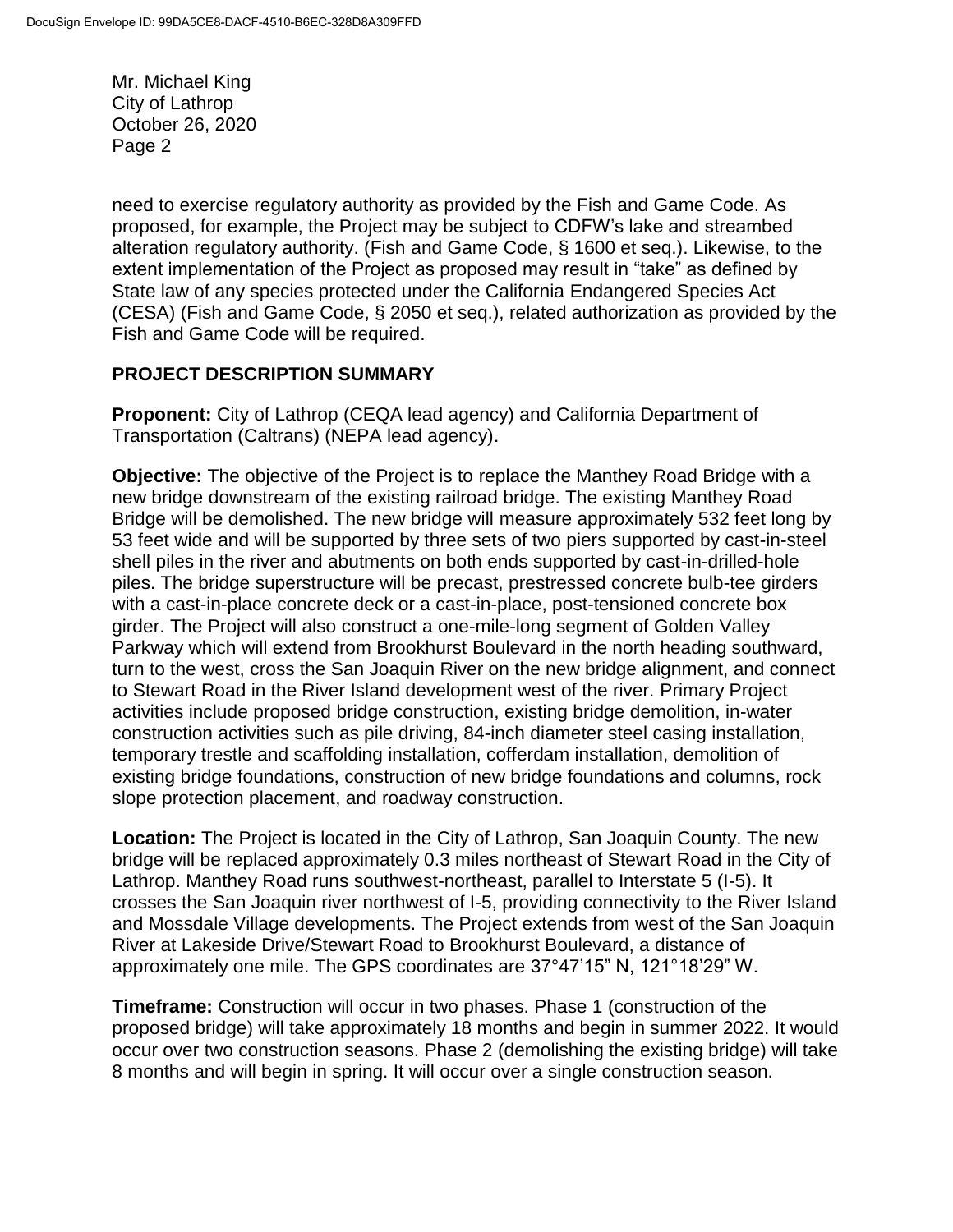## **COMMENTS AND RECOMMENDATIONS**

CDFW offers the comments and recommendations below to assist City of Lathrop in adequately identifying and/or mitigating the Project's significant, or potentially significant, direct and indirect impacts on fish and wildlife (biological) resources. Editorial comments or other suggestions may also be included to improve the document.

### **Comment 1: Mitigation measures do not define floristic survey protocol**

The MND/EA states that botanical surveys were conducted in 2014. CDFW recommends that the Project area be surveyed for special-status plants by a qualified botanist following the *Protocols for Surveying and Evaluating Impacts to Special-Status Native Plant Populations and Natural Communities (2018)*, which can be found online at [https://wildlife.ca.gov/Conservation/Survey-Protocols.](https://wildlife.ca.gov/Conservation/Survey-Protocols) This protocol, which is intended to maximize detectability, includes identification of reference populations to facilitate the likelihood of field investigations occurring during the appropriate floristic period. In the absence of protocol-level surveys being performed, additional surveys may be necessary.

To correct this, CDFW recommends that botanic surveys for special-status plants are performed per the most current version of CDFW's *Protocols for Surveying and Evaluating Impacts to Special-Status Native Plant Populations and Natural Communities (2018)* and the survey findings are reported in a revised and recirculated MND/EA. Special-status plant surveys should be performed by a qualified botanist according to the protocols.

### **Comment 2: Mitigation Measure needed to mitigate impacts to special-status plants to less-than-significant**

The MND/EA does not reduce impacts to a level of less-than-significant by identifying compensatory mitigation in the event impacts to special-status plants cannot be fully avoided, or requiring CESA compliance through take authorization in the event CESAlisted plant species will be impacted by Project activities.

To correct this, CDFW recommends the MND includes a measure defining compensatory mitigation in the event impacts to special-status plants are not fully avoidable. CDFW recommends the MND/EA includes a requirement for compensatory mitigation impacts to special-status plant species and their habitats at a minimum of 3:1 mitigation ratio (habitat conserved under a conservation easement to impacted habitat) for all permanent impacts and those related to compaction where the soils may take years to recover to baseline conditions. CDFW also recommends inclusion of language defining the Project's obligation to obtain CESA-listed plant take coverage through an Incidental Take Permit (ITP) issued by CDFW when take of Rare, Threatened, or Endangered plants, cannot be fully avoided.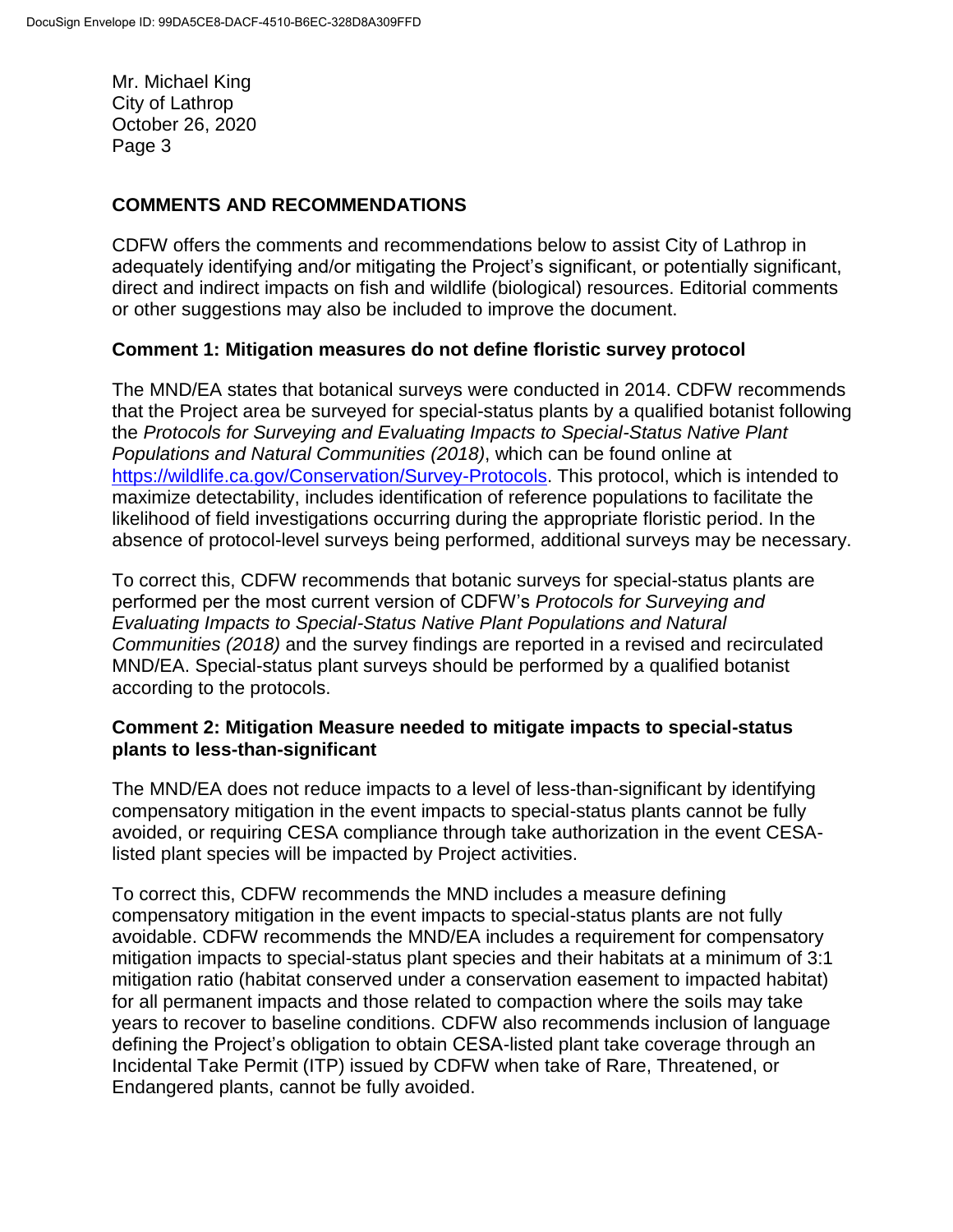#### **Comment 3: Mitigation measure revisions needed to mitigate impacts to fish to less-than-significant**

1. *In-Water Work Window*. Proposed activities described are likely to result in take of special-status fish species within the Project area, especially Delta smelt (*Hypomesus transpacificus*), Chinook salmon (*Oncorhynchus tshawytscha*) Central Valley fall/late fall-run Evolutionarily Significant Unit (ESU), Central Valley springrun ESU, steelhead (*Oncorhynchus mykiss irideus*) Central Valley Distinct Population Segment (DPS), and green sturgeon (*Acipenser medirostris*) Southern DPS. Life stages of these fish species could be present at the Project site within June. Due to the Project occurring within designated critical habitat for these species, and the CESA and ESA status of these particular runs, allowing the inwater work window to start before August 1 increases the possibility of impacts to these protected species during a very vulnerable life stage. This includes direct and indirect take from bridge support pier installation, coffer dam dewatering, barotrauma from pile driving, and short-term decreased water quality due to Project-related turbidity.

To address this, CDFW recommends that the in-water seasonal work window be revised to incorporate the restricted in-water work window of August 1 to November 30 (instead of June 1 to October 31) to avoid impacts to Delta smelt, Chinook salmon, steelhead, and green sturgeon. Alternately, a more precise inwater work window can be developed and presented in the MND/EA by gathering temperature data, providing an analysis of the temperature data that shows what months the Project area will not support special-status fish species, and proposing a work window in which special-status fish species will not be present. In the event Project logistics require work outside the recommended in-water work window, CDFW recommends inclusion of language defining the Project's obligation to obtain CESA-listed fish take coverage through an ITP issued by CDFW that would allow for Project-related work to occur outside the restricted work window.

2. *Hydroacoustic Impact*. To further address revised mitigation measures for fish, the MND/EA presented an assessment of hydroacoustic impact using the National Marine Fisheries Service Pile Driving Calculator. It showed that the peak sound pressure level will exceed the threshold when driving 14-inch to 18-inch steel H piles, 14-inch to 18-inch diameter steel pipe piles, the peak sound pressure level and the cumulative sound exposure level thresholds will be exceeded when driving the 84-inch diameter steel shell piles (the permanent bridge piers), and peak sound pressure level threshold will be exceeded when driving 14- to 18-inch steel H piles if barges are used and spud piles are driven into the substrate to anchor the barges. The barges will also be used and moved outside of the in-water work window. If exceedance of 206 decibels (dB) peak sound pressure level and/or 183 decibels (dB) of cumulative sound exposure level is expected, CDFW recommends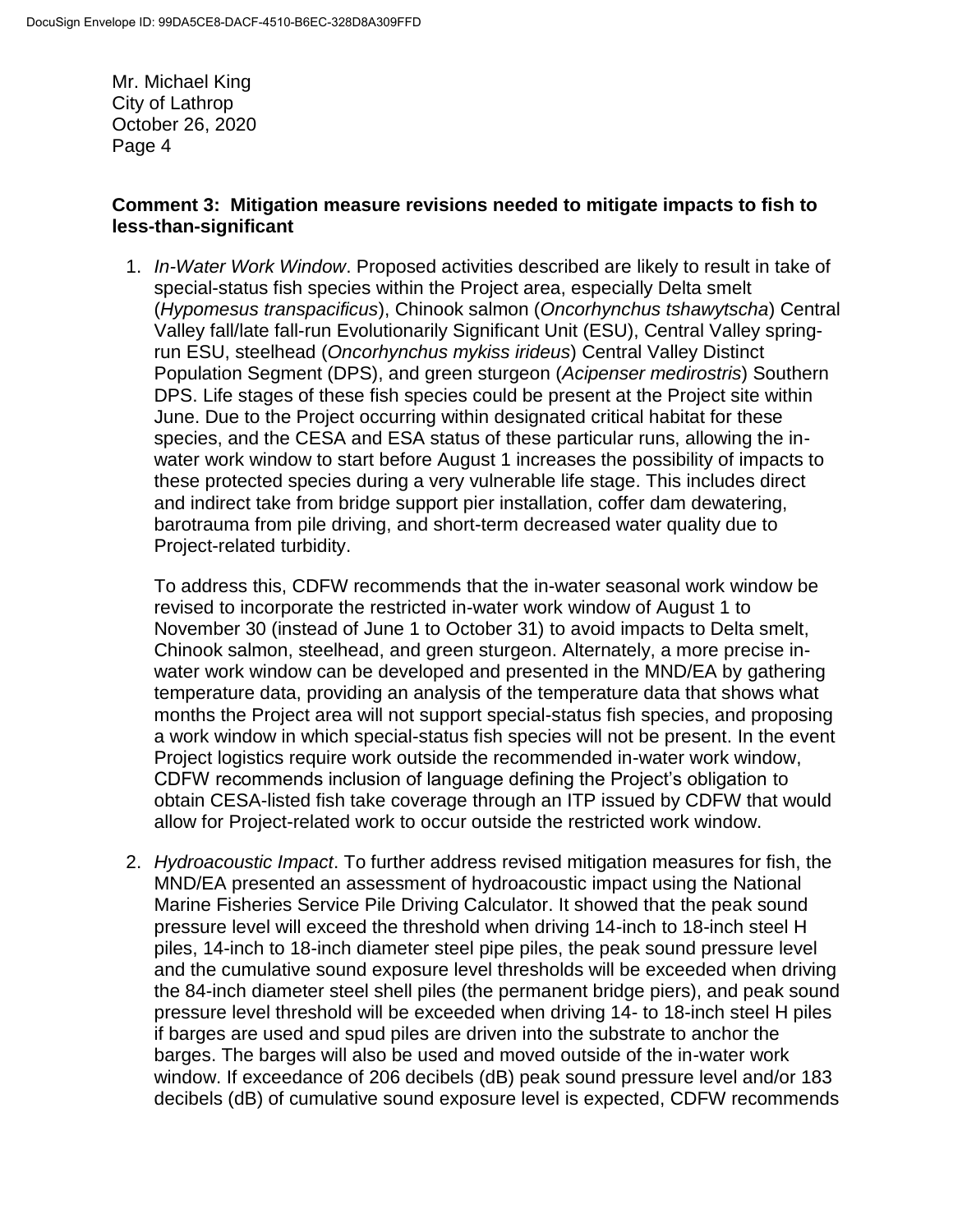> inclusion of language defining the Project's obligation to obtain CESA-listed fish take coverage through an ITP issued by CDFW that would allow for Project-related impacts due to the exceedance that will occur outside of the CDFW-recommended in-water work window.

3. *Fish Passage*. Page 18 of the MND/EA explains that three cofferdams will be constructed in the channel and left in place, which when based on a summer river flow width of approximately 330 feet; the cumulative cofferdam width would represent a maximum of approximately 29% of total channel cross-section of the San Joaquin River. Two issues that could impact fish passage are fish predator ambush potential and hydroacoustic impact area in combination with the presence of the cofferdams in the river. First, the presence of the cofferdams may create an in-water environment conducive to predation on native fish. Water currents interacting with solid structures create areas of differing water velocity. Predatory fish lie in wait within the "slack," calmer water to ambush fish passing by in faster, more turbulent water. Second, work is proposed to start in June, which overlaps with the presence of green sturgeon, possible presence of Central Valley steelhead, possible presence of Spring-run Chinook salmon, and Delta smelt. The assessment of hydroacoustic impact using the National Marine Fisheries Service Pile Driving Calculator shows an additional hydroacoustic impact area across the channel during pile driving of up to 72 feet for a peak sound pressure threshold exceedance and a cumulative sound exposure level exceedance impact area of 9,610 feet with the use of a sound attenuation device.

To address fish passage in the MND/EA, analyze the impact of Project activities specifically 1) an increase in predation on native fish due to the prolonged presence of the cofferdams in the river and 2) the concurrent use of cofferdams and pile driving within the channel) on fish passage. Explain if the combined activities physically and hydroacoustically impede fish passage.

### **Comment 4: Mitigation measure revisions needed to mitigate impacts to western pond turtle to less-than-significant**

Western pond turtles have a very broad nesting period (typically April through August) with overwintering of some nests and emergence in March or April. Nests can be established up to 500 meters from the nearest watercourse in sandy substrate with upland grassland characteristics. Pre-construction surveys identify the presence of turtles, but it is not possible to tell where turtle nests are located within hours to days after they are buried.

CDFW recommends that the MND/EA include a measure requiring a qualified biologist to conduct focused surveys for potential western pond turtle nesting habitat (sandy or loose, well-drained soil) on-site prior to each phase of the Project. If nesting habitat is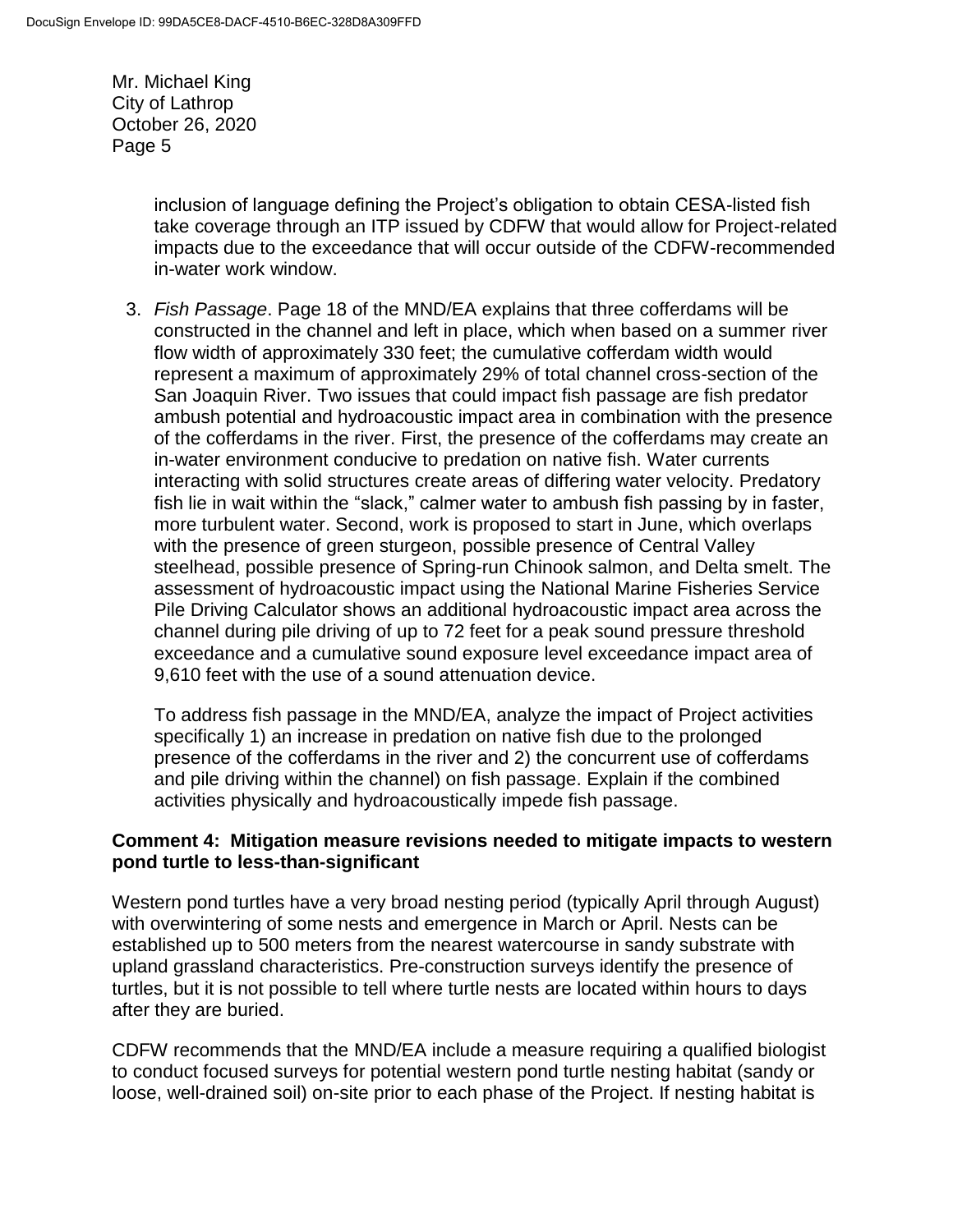identified, to exclude any female western pond turtle from laying eggs on the Project site, exclusion fencing should be placed prior to the egg-laying season (April through August) no later than mid-April. Exclusion fencing should be designed to encompass the nesting habitat impacted during each Project phase and the fencing should be maintained weekly until construction activities have been completed.

Additionally, CDFW recommends the MND be revised to include the following western pond turtle nesting avoidance measure:

*"Western Pond Turtle Exclusion and Avoidance - To avoid Western pond turtle (WPT) nest destruction, exclusion fencing shall be installed around each phase of the Project site and staging areas where Project activity will occur prior to the beginning of the Western pond turtle nesting season and start of construction for each phase of the Project. Installation of exclusion fencing shall be directed by the qualified biologist. Exclusion fencing shall be partially buried by at least six inches below grade and must be maintained for the duration of the Project. If an active turtle nest containing either hatchlings or eggs is found, CDFW shall be consulted to determine and implement the appropriate avoidance measures. This may include a "no disturbance" buffer around the nest site until the hatchlings have moved to a nearby aquatic site."*

#### **Comment 5: Mitigation measure revisions needed to mitigate impacts to burrowing owls to less-than-significant**

The burrowing owl is designated by the State of California as a Species of Special Concern, defined as a species with declining population levels, limited ranges, and/or continuing threats which make them vulnerable to extinction [\(https://wildlife.ca.gov/Conservation/SSC\)](https://wildlife.ca.gov/Conservation/SSC). Habitat loss, degradation, and fragmentation are the greatest threats to burrowing owls in California. The Project's potential impacts are compounded with ongoing impacts to populations within the San Joaquin Valley through the loss of scrub and upland habitats. In addition, because of their need for open habitat with low vegetation, burrowing owls are unlikely to persist in agricultural lands dominated by vineyards and orchards or urbanized lands, which has contributed to the species' decline. Loss of agricultural and other open lands (such as grazed landscapes) also negatively affect burrowing owl populations. Also, fossorial mammal burrows are important habitat to burrowing owl. Therefore, loss of burrowing owl habitat can be considered a significant impact that warrants mitigation to less-than-significant through the MND/EA.

The Project has the potential to adversely impact the species through permanent loss of nesting and foraging habitat. The Project may also result in additional impact to burrowing owl through nest abandonment, loss of young, reduced health and vigor of chicks (resulting in reduced survival rates), and breeding and foraging behavior disturbance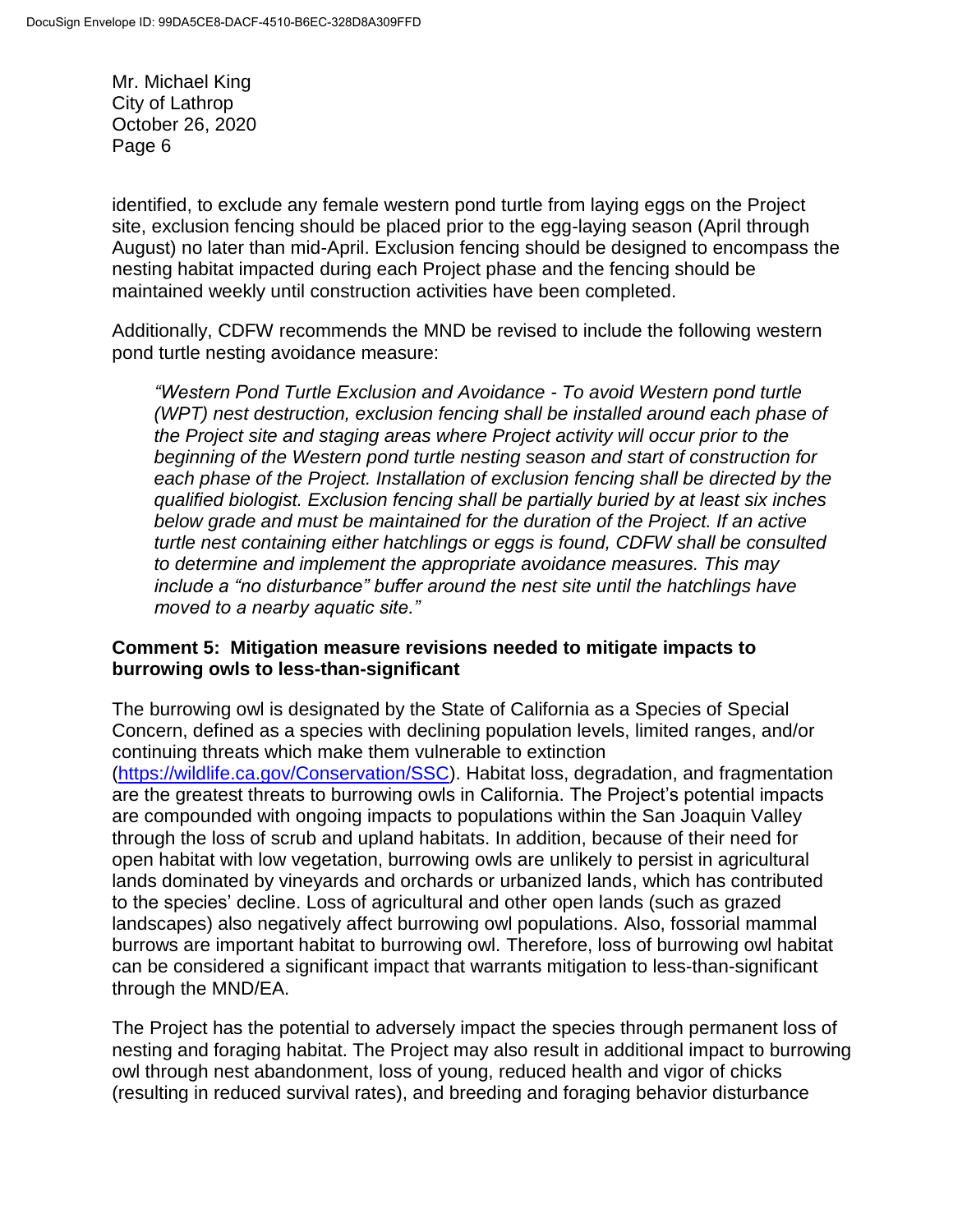through Project activities. Burrowing owls are also known to utilize dormant or infrequently maintained urban infrastructure for nesting habitat. Therefore, the MND/EA should include measures to require annual surveys for burrowing owls throughout each phase or each construction season of the Project to address potential impacts from project phasing or dormancy periods and to provide compensatory mitigation.

- 1. *Revise Pre-construction Survey Mitigation Measure*. CDFW recommends the MND/EA Mitigation Measure "Conduct Surveys for Western Burrowing Owl and Implement Protective Measures if Found" be revised to include detailed survey protocol requirements that adhere to the mitigation strategies and survey guidelines as defined in CDFW's 2012 *Staff Report on Burrowing Owl Mitigation* [\(https://nrm.dfg.ca.gov/FileHandler.ashx?DocumentID=83843&inline\)](https://nrm.dfg.ca.gov/FileHandler.ashx?DocumentID=83843&inline).
- 2. *Compensatory Mitigation*. Mitigation Measure "Conduct Surveys for Western Burrowing Owl and Implement Protective Measures if Found" does not reduce impacts from permanent loss of burrowing owl nesting or foraging habitats to a level of less-than-significant as it does not offset those impacts with compensatory mitigation requirements. To address this, the MND/EA should include a mitigation measure requiring compensatory mitigation for impacts to burrowing owl breeding, foraging and wintering habitat at a minimum of a 3:1 mitigation ratio (conserved habitat to impacted habitat) for permanent impacts and a 1:1 ratio for temporary impacts.

Mitigation lands for owls should have presence of ground squirrel and their burrows, burrow surrogates, well-drained soils, abundant and available prey within close proximity to burrows, as well as foraging habitat. The mitigation areas for burrowing owls should be currently occupied by owls and approved by CDFW prior to the start of Project-related activities.

3. *Passive vs. Active Relocation*. Please be advised that CDFW does not consider exclusion of burrowing owls or "passive relocation" as a "take" avoidance, minimization or mitigation method, and considers exclusion as a significant impact. The long-term demographic consequences of exclusion techniques have not been thoroughly evaluated, and the survival rate of evicted or excluded owls is unknown. All possible avoidance and minimization measures should be considered before temporary or permanent exclusion and closure of burrows is implemented in order to avoid "take".

While active relocation is not considered "take" avoidance, minimization, or mitigation, if avoiding impacts to burrowing owls is not possible, active relocation of burrowing owls can be performed as a tool in conjunction with mitigation. Active relocation will require a relocation plan that includes owl banding, success criteria,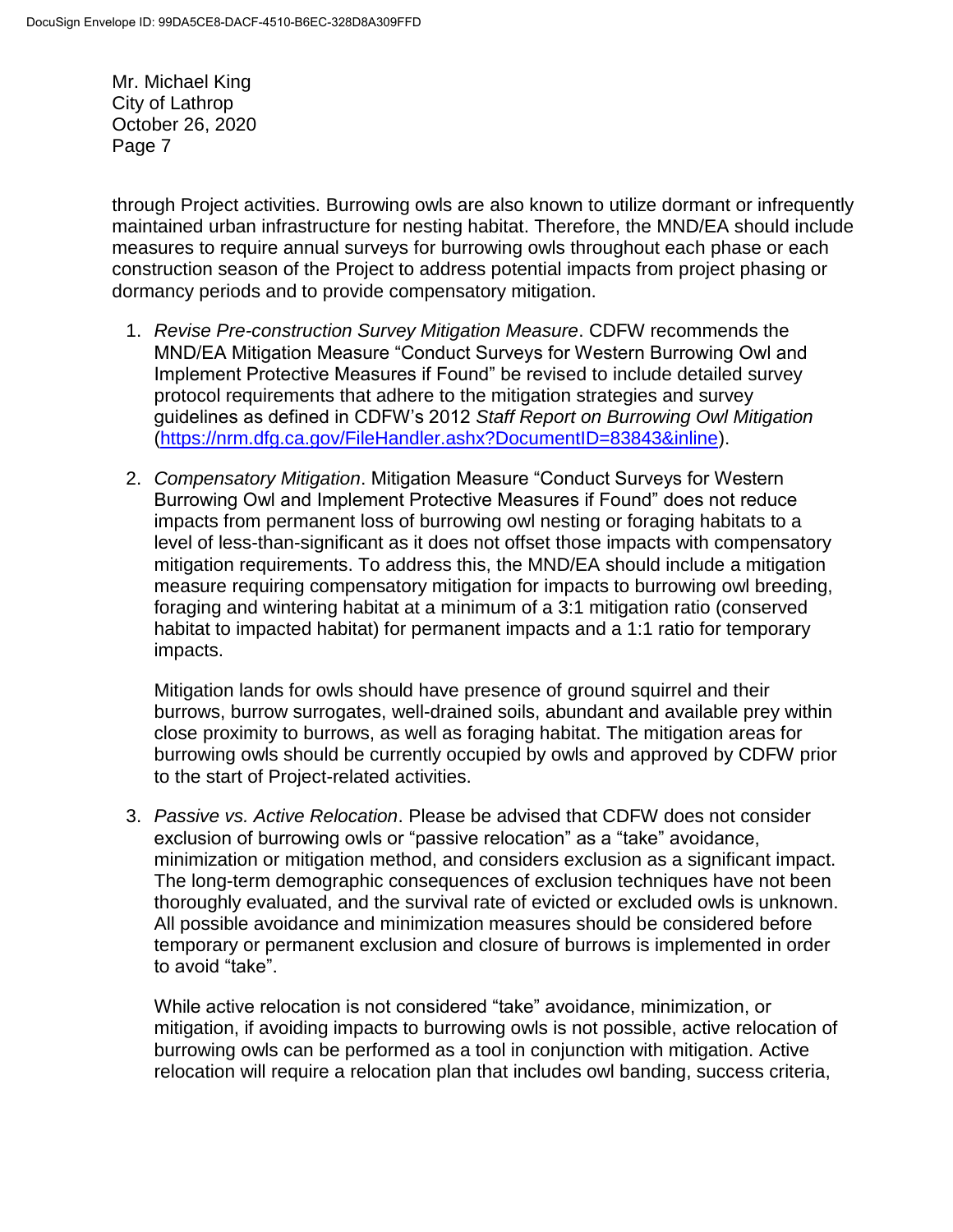> long-term monitoring, management, and reporting in order to evaluate the success of this technique and determine the survival rate of relocated owls.

### **Comment 5: Mitigation measure revision needed to mitigate impacts to nesting birds to less-than-significant**

CDFW recommends the MND be revised to include the following nesting bird assessment and avoidance measure. The measure pertains to birds except Swainson's hawk, which requires use of a specific survey protocol: *Recommended Timing and Methodology for Swainson's Hawk Nesting Surveys in California's Central Valley* (Swainson's Hawk Tech. Advis. Comm., May 2000).

*"Nesting Bird Assessment and Avoidance - Prior to the initiation of Project activities, including ground disturbing activities scheduled to occur between February 15 and September 15, a qualified biologist shall conduct a habitat assessment and nesting survey for nesting bird species no more than five (5) days prior to the initiation of work. Surveys shall encompass all potential habitats (e.g., grasslands and tree cavities) within 250 feet of the Project site. The qualified biologist conducting the surveys shall be familiar with the breeding behaviors and nest structures for birds known to nest in the Project vicinity. Surveys shall be conducted during periods of peak activity (early morning, dusk) and shall be of sufficient duration to observe movement patterns. Survey results, including a description of timing, duration and methods used, shall be submitted to CDFW for review forty-eight (48) hours prior to the initiation of the Project. If a lapse in Project activity of seven days (7) or more occurs, the survey shall be repeated, and no work shall proceed until the results have been submitted to CDFW.*

*If nesting birds are found, then no work shall be initiated until species-specific nest buffers have been established with written approval from CDFW. The buffer area(s) shall be fenced off from work activities and avoided until the young have fledged, as determined by the qualified biologist. Active nests within or adjacent to the Project site shall be monitored by the qualified biologist daily throughout the duration of Project activities for changes in bird behavior or signs of distress related to Project activities. If nesting birds are showing signs of distress or disruptions to nesting, then that nest shall have the buffer immediately increased by the qualified biologist until no further interruptions to breeding behavior are detectable."*

### **Comment 6: Revisions needed to mitigate impacts to Swainson's hawks to a level of less-than-significant**

Swainson's hawks are designated as a State of California Threatened Species and impacts to the species and its habitat is prohibited without meeting certain conditions. The loss and conversion of native grasslands and agricultural lands to urbanization and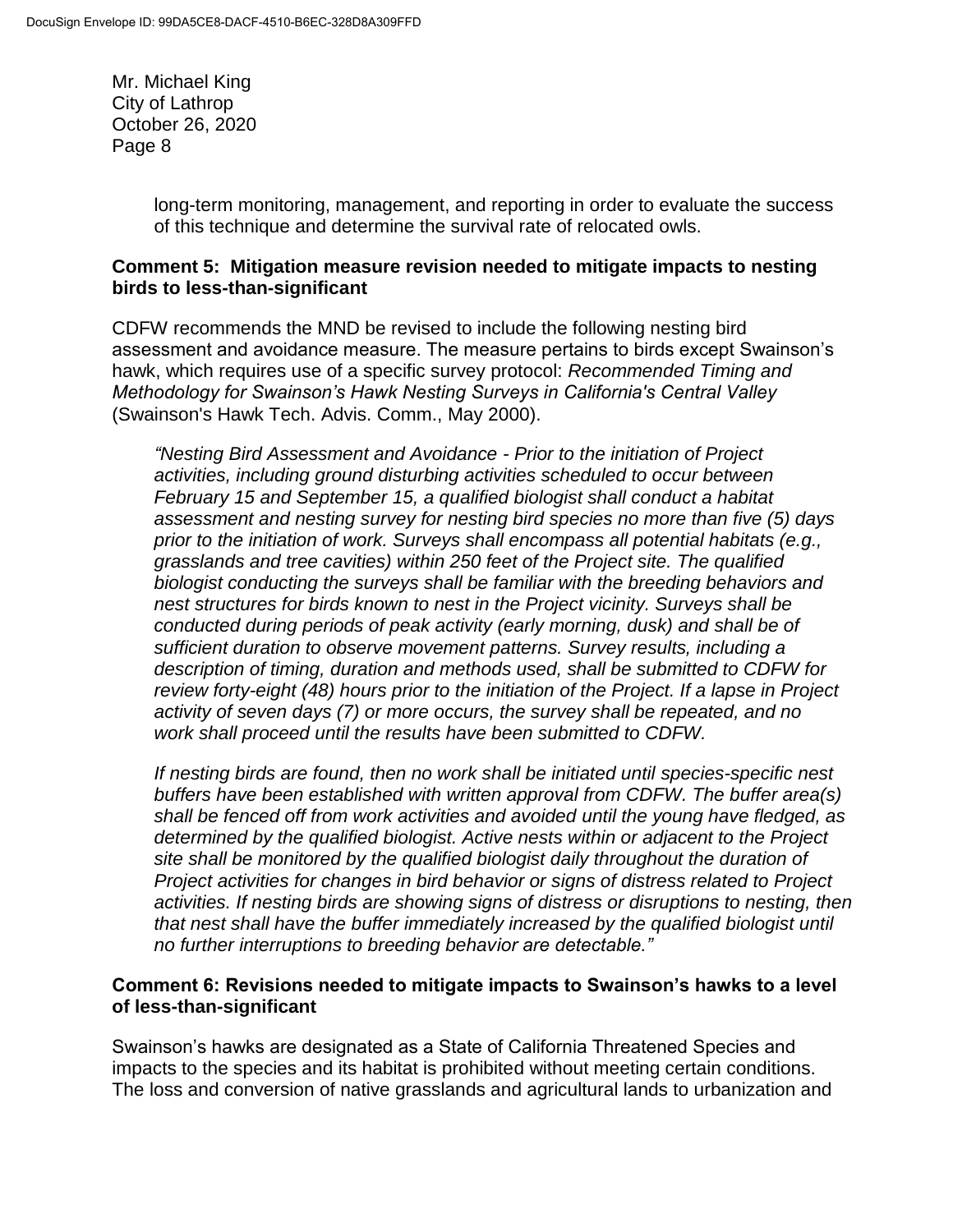orchard and vineyard agriculture is the primary threat to Swainson's hawk populations throughout California, and about 80 percent of the Central Valley population of Swainson's hawks is located with the Sacramento, San Joaquin, and Yolo counties region. The MND/EA does not mitigate potential impacts to Swainson's hawk (*Buteo swainsoni*) to less-than-significant because the MND/EA lacks an evaluation of impacts to Swainson's hawks. The MND/EA does not reduce impacts from permanent loss of foraging habitats or indirect impacts to nesting hawks from increased construction activity to a level of less-than-significant as it does not offset those impacts with a compensatory mitigation requirement. The Project's potential impacts to this historically denser population is a significant impact that warrants mitigation to less-than-significant through the MND/EA.

- 1. *Compensatory Mitigation*. To correct this, CDFW recommends the MND/EA be revised to include an impacts analysis that provides an evaluation and discussion of potential impacts of the Project to Swainson's hawks and their habitats according to CDFW's *Staff Report Regarding Mitigation for Impacts to Swainson's Hawks (Buteo swainsoni) in the Central Valley of California* (1994). If impacts are identified, CDFW recommends the MND/EA be revised to include adherence to the mitigation strategies defined in the *Staff Report* in addition to adherence to *CDFW's Recommended Timing and Methodology for Swainson's Hawk Nesting Surveys in California's Central Valley (2000)* survey protocol. Any permanent loss of hawk foraging habitat should be appropriately mitigated. CDFW recommends the MND/EA be updated to include a measure requiring compensatory mitigation for impacts to Swainson's hawk nesting and foraging habitat at a minimum of a 3:1 mitigation ratio (conserved habitat to impacted habitat) for permanent impacts and a 1:1 ratio for temporary impacts, as well as language defining the Project's obligation to obtain take coverage through an Incidental Take Permit (ITP) issued by CDFW. Mitigation lands associated with the Project should be of equal or greater value to the habitat that is lost and mitigated by preserving off-site habitat through purchasing Swainson's hawk foraging credits at a CDFDW-approved conservation or mitigation bank or by placing a conservation easement over lands providing suitable foraging habitat including funding an endowment for managing the lands for the benefit of Swainson's hawk in perpetuity as well as preparation of a long-term management plan by a quailed land manager.
- 2. *Swainson's Hawk Nesting Tree Impacts*. The MND/EA states that Swainson's hawks have been observed in flight over the biological study area and the nearest recorded nest site is on the west side of the San Joaquin River between the limits of project disturbance of the new bridge and the removal of the existing bridge. Any trees within the Project area with known Swainson's hawk or other raptor nests, or with historically active nests (i.e., occupied within the last 10 years), should be avoided to the maximum extent practicable. If a known Swainson's hawk nest tree is removed, even during the non-breeding season, the loss of nesting habitat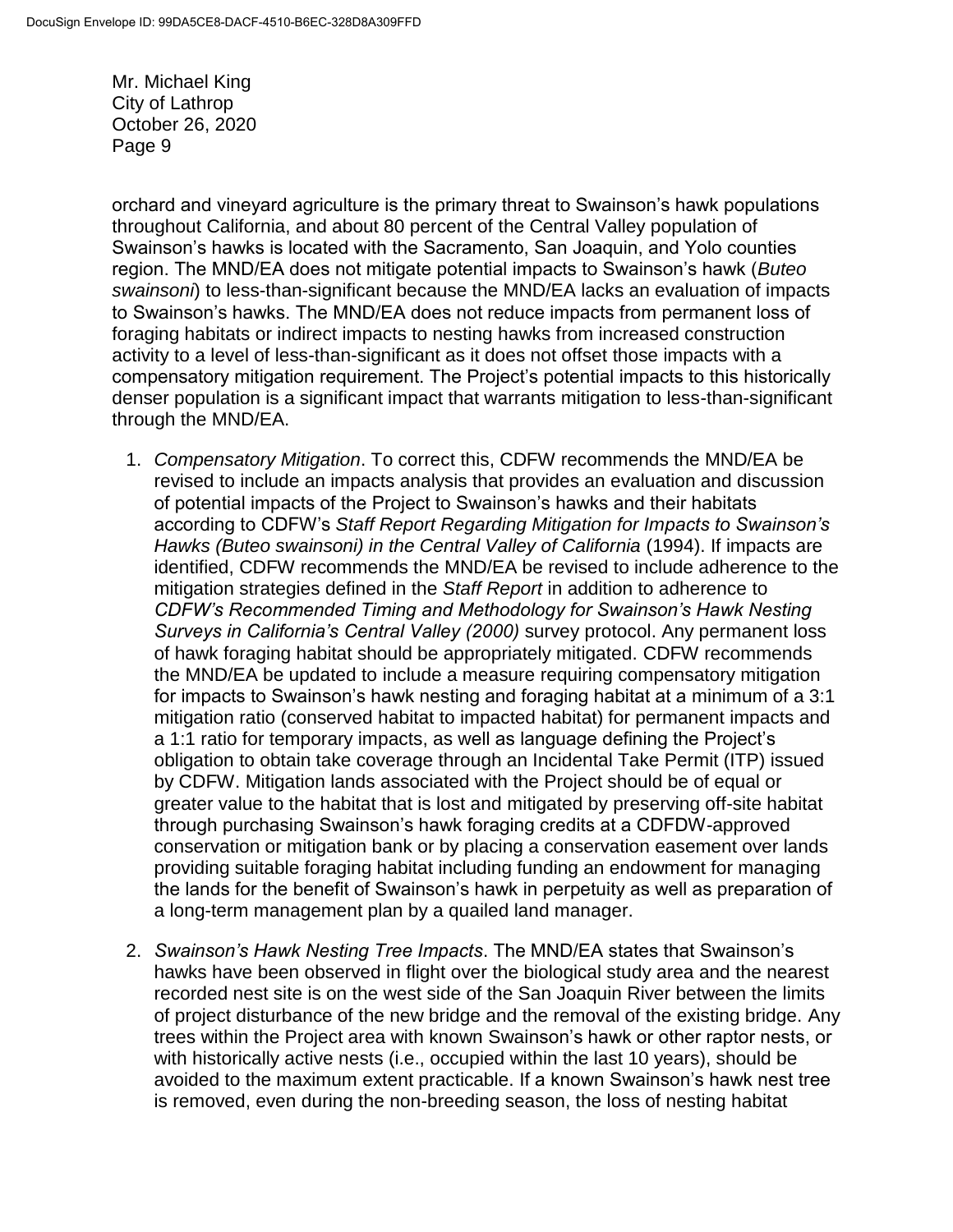> should be mitigated. The MND/EA should describe impacts and include clear and effective measures to adequately mitigate for all permanent and temporary impacts to active, historically active, or suitable nesting habitat that cannot be completely avoided. See the *Staff Report Regarding Mitigation for Impacts to Swainson's Hawk (Buteo swainsoni) in the Central Valley of California* (CDFW 1994) at [https://www.wildlife.ca.gov/Conservation/Survey-Protocols#377281284-birds.](https://www.wildlife.ca.gov/Conservation/Survey-Protocols#377281284-birds) The MND/EA should include a mitigation measure saying to reduce impacts to lessthan-significant for Swainson's hawk nesting habitat if nesting habitat is removed, appropriate credits should be purchased from a CDFW-approved conservation or mitigation bank in the form of nesting credits or by placing a conservation easement over lands providing suitable nesting habitat including funding an endowment for managing the lands for the benefit of Swainson's hawk in perpetuity as well as preparation of a long-term management plan by a qualified land manager. The mitigation ratio should be 3:1 for permanent impacts.

#### **Comment 7: Revisions needed to mitigate impacts to bats to a level of less-thansignificant**

The MND/EA identifies potentially significant impacts to bat species that could occur within Project elements, including western red bat (*Lasiurus blossevillii*) and pallid bat (*Antrozous pallidus*). Western red bat and pallid bat are designated as California Species of Special Concern (SSC), and thus warrant proactive conservation to ensure the populations' persistence. As the Project's potential impacts include possible roost tree removal and Project-related disturbance, such habitat elements found to be in use by bats warrant reduction of impacts to a level of less-than-significant within the MND/EA. The measure requires surveys by a qualified bat biologist to determine if bats are utilizing habitat elements prior to Project activities and avoidance and minimization measures. However, the measure does not define or identify compensatory mitigation in the event impacts to special-status bats cannot be fully avoided if discovered.

To correct this, CDFW recommends the measure be revised to include a statement defining compensatory mitigation in the event impacts to special-status bats or their habitat are not fully avoidable. CDFW recommends the measure be revised to require compensatory mitigation for impacts to special-status bat habitat at a minimum of a 3:1 mitigation ratio (conserved habitat to impacted habitat) for permanent impacts. CDFW also recommends incorporation of man-made bat roost elements within the Project area developed with consultation of the qualified bat biologist and CDFW, and consideration given to bat-preferred tree varieties when developing the vegetation and landscape plans for the Project area.

CDFW also recommends incorporating the following measures into the MND/EA: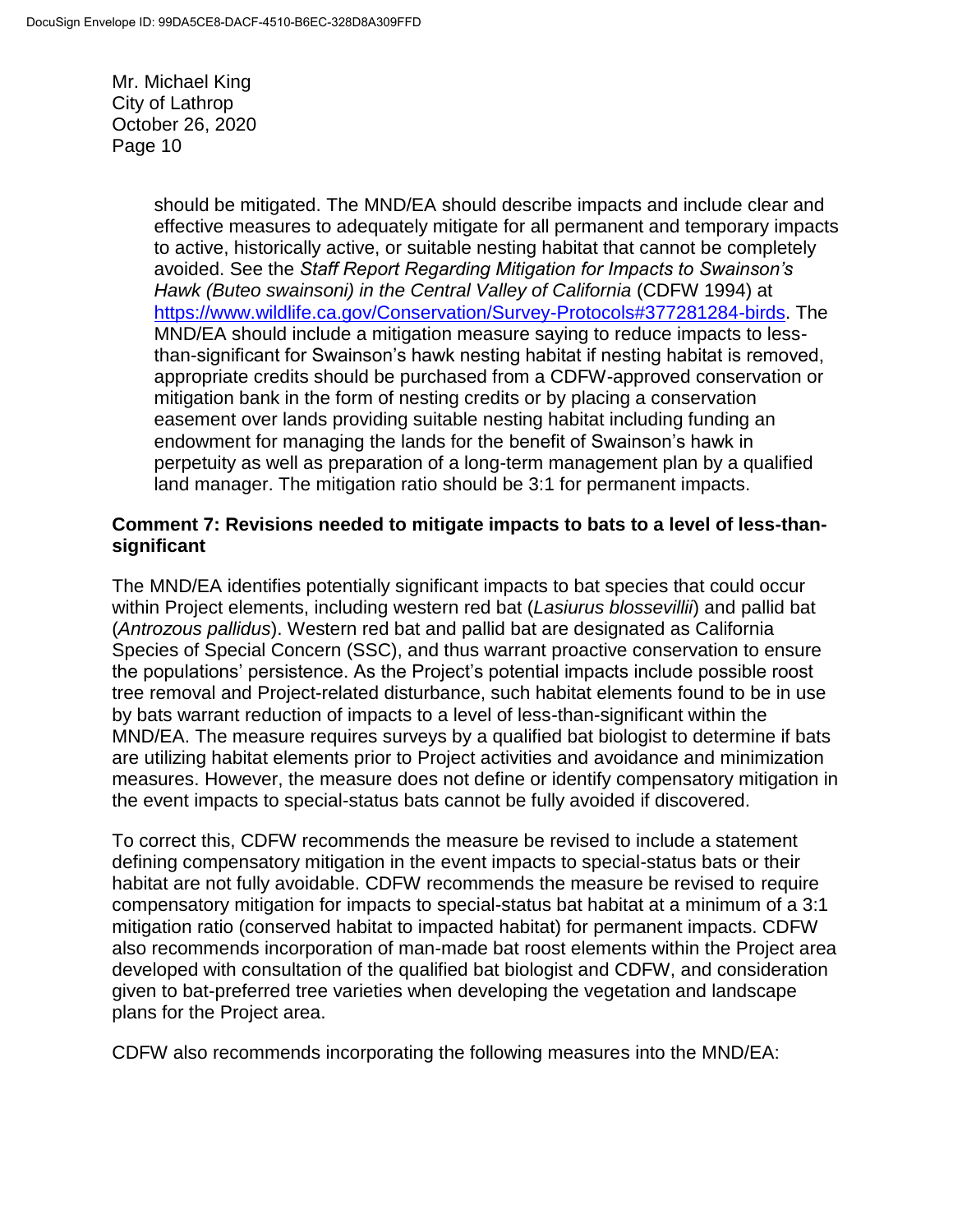> *"Bat Surveys and Mitigation. A qualified bat biologist shall conduct daytime and evening acoustic surveys for bats within 14 days prior to the beginning of Project construction work planned either on or within 50 feet of the bridge. If bats are identified on-site, the biologist shall identify the species, estimated quantity present, roost type, and roost status, but shall avoid disturbing bats during surveys. If foraging bats, active roosts, or other signs of bat activity (i.e. guano, urine staining) are identified on-site, the qualified bat biologist shall flag or mark all roosts and actively used features for avoidance. If complete avoidance is not possible (i.e. roosts within the bridge structures), then the qualified bat biologist shall develop a Bat Mitigation and Monitoring Plan in consultation with CDFW. The Bat Mitigation and Monitoring Plan shall include: i) an assessment of all Project impacts to bats, including noise disturbance during construction; ii) effective avoidance and minimization measures to protect bats; iii) and compensatory mitigation for permanent impacts to bats or their nesting/roosting habitat. Once the Bat Mitigation and Monitoring Plan is implemented, Project activities may commence."*

*"Maternal Roosts. If a maternal roost site is found after June 1, then it is to be assumed that non-volant (young) bats are present in the roost area. Because the young will not be able to fly away from the disturbance, there shall be no disturbance to their roost site until the young become volant (after August 31). CDFW recommends if a maternal roost site is found after construction activities have begun that a buffer area be established around the maternal roost."*

#### **Comment 8: Revisions needed to mitigate impacts to riparian brush rabbits to a level of less-than-significant**

Riparian brush rabbits are designated as a State of California Endangered Species and impacts to the species and its habitat is prohibited without meeting certain conditions. Riparian brush rabbits are endemic to the Central Valley of California and considered the most sensitive mammal in the state (Larsen 1993). The current population is approximately 1% of the historic population, primarily as a result of habitat destruction, fragmentation, and degradation. Approximately 90% of the Central Valley riparian forests have been eliminated. The species is also threatened by modification of riparian habitat through dams, diversions, and flood control activities as well as from rodenticides (Larsen 1993).

Based on the foregoing, Project impacts would potentially substantially restrict the range of riparian brush rabbit.

The following are potential impacts of Project activities on riparian brush rabbit that would be potentially significant. As riparian brush rabbits are restricted to the riparian forest habitats of the Central Valley, Project activities that compromise these habitats may negatively affect the rabbits. Where human habitation occurs, non-native predators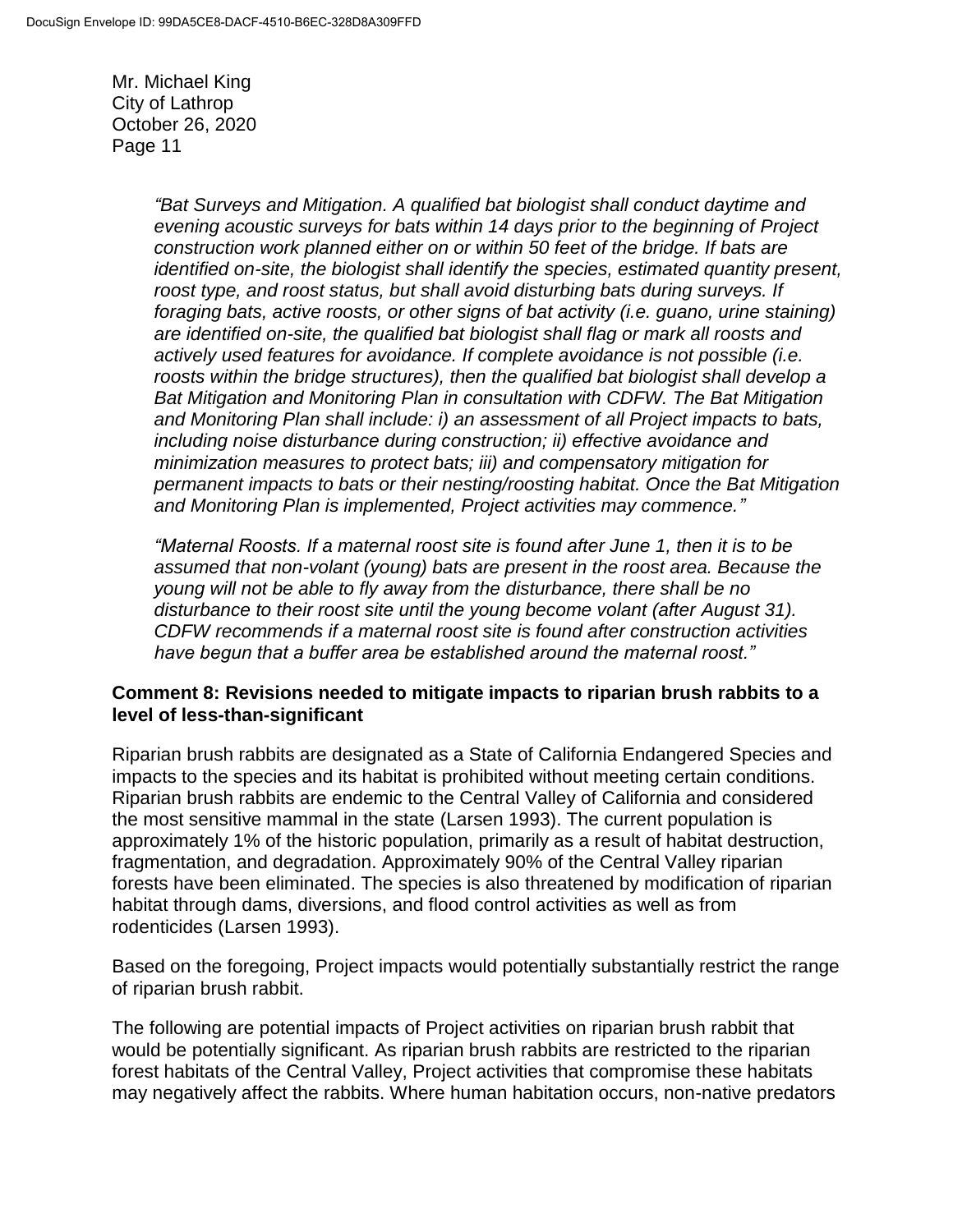(e.g., house cats, domestic dogs, black rats) are supported, and riparian brush rabbit populations are not sustainable. The Project site occurs in the midst of growing housing developments, which restrict the rabbits' range and increases the risk of predation by non-native predators.

Vegetation removal for Project activities may impact riparian brush rabbits as they require dense ground cover for breeding (Larsen 1993). Additionally, vegetation clearing can cause habitat loss, fragmentation, and create edge effects that permeate far beyond the Project site (Harris 1988, Murcia 1995). A major issue for riparian brush rabbit is the availability of refugia from floods. Refugia sites must by above the elevation of catastrophic floods and contain wild rose, native and non-native blackberry vines, and/or willows for cover as well as enough forage (forbs and grasses) to sustain concentrations of rabbits for several weeks while floodwaters recede.

Road construction and use can result in mortality for small mammals like brush rabbits, and roads can increase rabbit exposure to predators like coyotes and great-horned owls (Trombulak and Frissell 2000).

Artificial light has been shown to suppress the immune system of some mammals (Bedrosian et al. 2011), and it can cause disruption of normal circadian rhythms. Rabbits often decrease foraging in higher light levels due to higher risk of predation (Gilbert and Boutin 1991).

According to the *Five-Year Review of the Riparian Brush Rabbit* (CDFW 2020), there has never been an attempt to census or estimate the size of the South Delta local populations. However, approximately 238 riparian brush rabbits were trapped in the South Delta 1999-2010 as breeding stock for a captive propagation effort (Constable et al. 2011). Williams et al. (2008) believed populations in the South Delta totaled "at most a few hundred rabbits." The MND/EA states that the nearest record for riparian brush rabbit is 750 feet west of the biological study area along the railroad tracks and that riparian woodland along the east side of the San Joaquin River and the north of the railroad in the biological study area contains suitable habitat for riparian brush rabbit.

The MND/EA states that the habitat is poor quality and it is unknown whether riparian brush rabbit is present. It also states that disturbance to riparian brush rabbits will take place over two years, including visual disturbance, construction-related disturbance, and noise disturbance from equipment and pile driving. There will be a permanent loss of 0.07 acres of dispersal habitat and 0.08 acres of temporary habitat loss. The Project will create a potential barrier to riparian brush rabbit dispersal along the San Joaquin River due to the presence of the new bridge and added noise and activity along the river. It should be noted that even if the habitat is sub-optimal, riparian brush rabbits will use sub-optimal habitat as so little suitable habitat remains. They have been known to utilize stands of pepperweed when no other suitable habitat is available.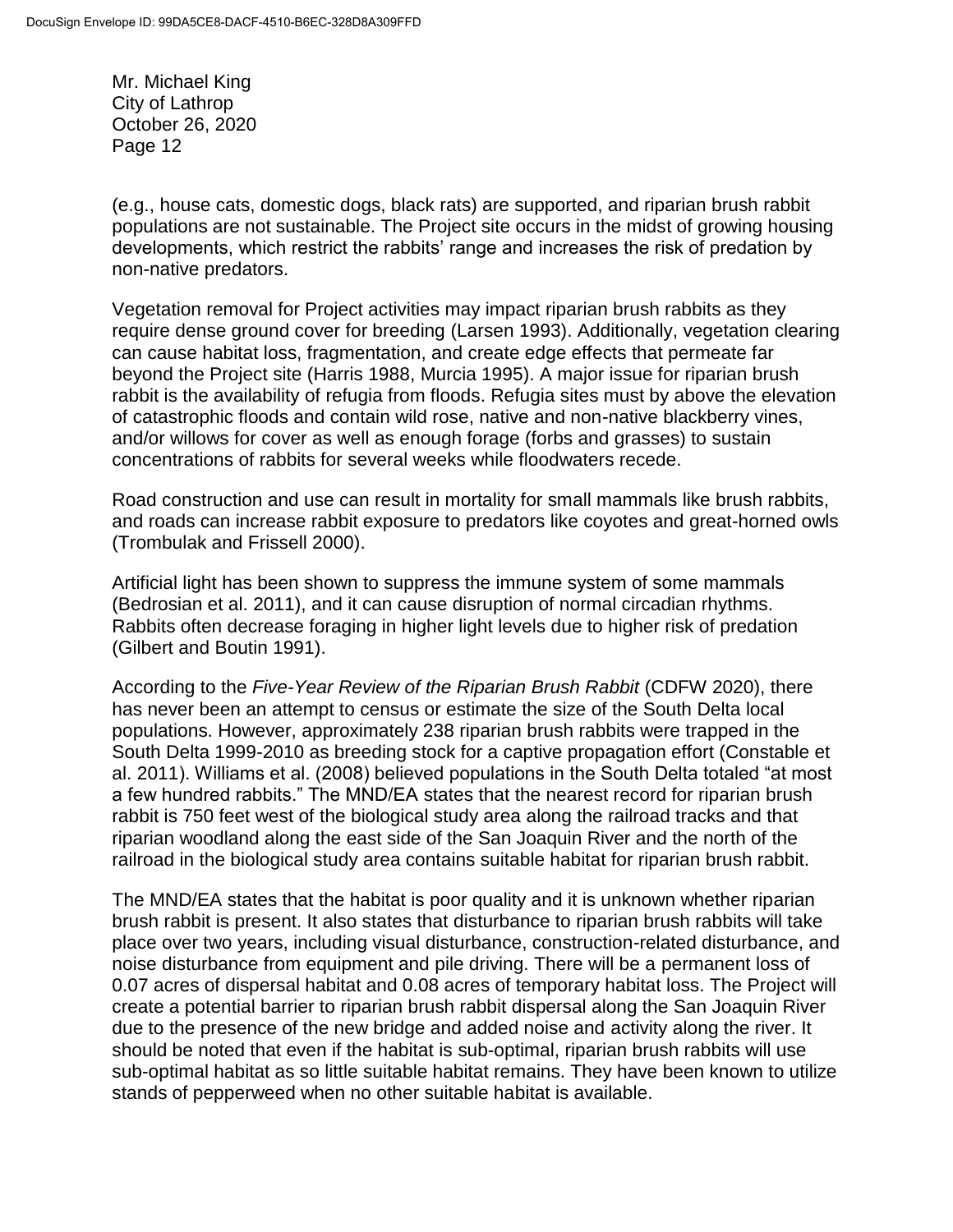Besides the impact to riparian brush rabbit from bridge construction, the operation of the bridge will also impact the rabbits. Riparian brush rabbit uses the railroad and road bridges to weather high flood events. The railroad bridge in particular is used as a "bunny highway" during flood events. The new location of the proposed bridge may preclude the use of the railroad bridge and use of the new bridge during flood events may cause increased mortality due to vehicle traffic and pedestrian disturbance.

Another consideration is the disturbance of construction noise to riparian brush rabbit. When the ambient noise level is above baseline conditions, the ability to discern predators is reduced. Construction noise and pile driving noise will increase the noise level above baseline conditions and could increase the riparian brush rabbits' risk of predation.

All effects of habitat modification are synergistic to this small population of riparian brush rabbits. The MND/EA should assume presence of riparian brush rabbit in absence of protocol level surveys and fully mitigate.

To revise the MND/EA to mitigate the impacts of the Project to less-than-significant, mitigation measures should be included in the MND/EA to conduct protocol-level surveys for riparian brush rabbit, avoid and minimize impacts to riparian brush rabbits and their habitat, and if full avoidance is not possible, compensatory mitigation for riparian brush rabbit habitat should be purchased from a CDFW-approved conservation or mitigation bank. Or, a conservation easement should be placed over lands providing suitable breeding and dispersal habitat including funding an endowment for managing the lands for the benefit of riparian brush rabbit in perpetuity as well as preparation of a long-term management plan by a qualified land manager. The mitigation ratio should be 3:1 for permanent impacts and 1:1 for temporary impacts. CDFW suggests purchasing riparian brush rabbit mitigation separately from riparian credits purchased to compensate for impacts to fish and birds. Habitat credits purchased to offset impacts to fish and nesting birds may not be suitable habitat for riparian brush rabbit. Creation of flood refugia can also be considered as mitigation in conjunction with compensatory mitigation. CDFW also recommends inclusion of language defining the Project's obligation to obtain take coverage for riparian brush rabbit through an ITP issued by CDFW.

### **ENVIRONMENTAL DATA**

CEQA requires that information developed in environmental impact reports and negative declarations be incorporated into a database which may be used to make subsequent or supplemental environmental determinations. [Pub. Resources Code, § 21003, subd. (e)]. Accordingly, please report any special-status species and natural communities detected during Project surveys to the California Natural Diversity Database (CNDDB). The CNNDB field survey form, online field survey form, and contact information for CNDDB staff can be found at the following link: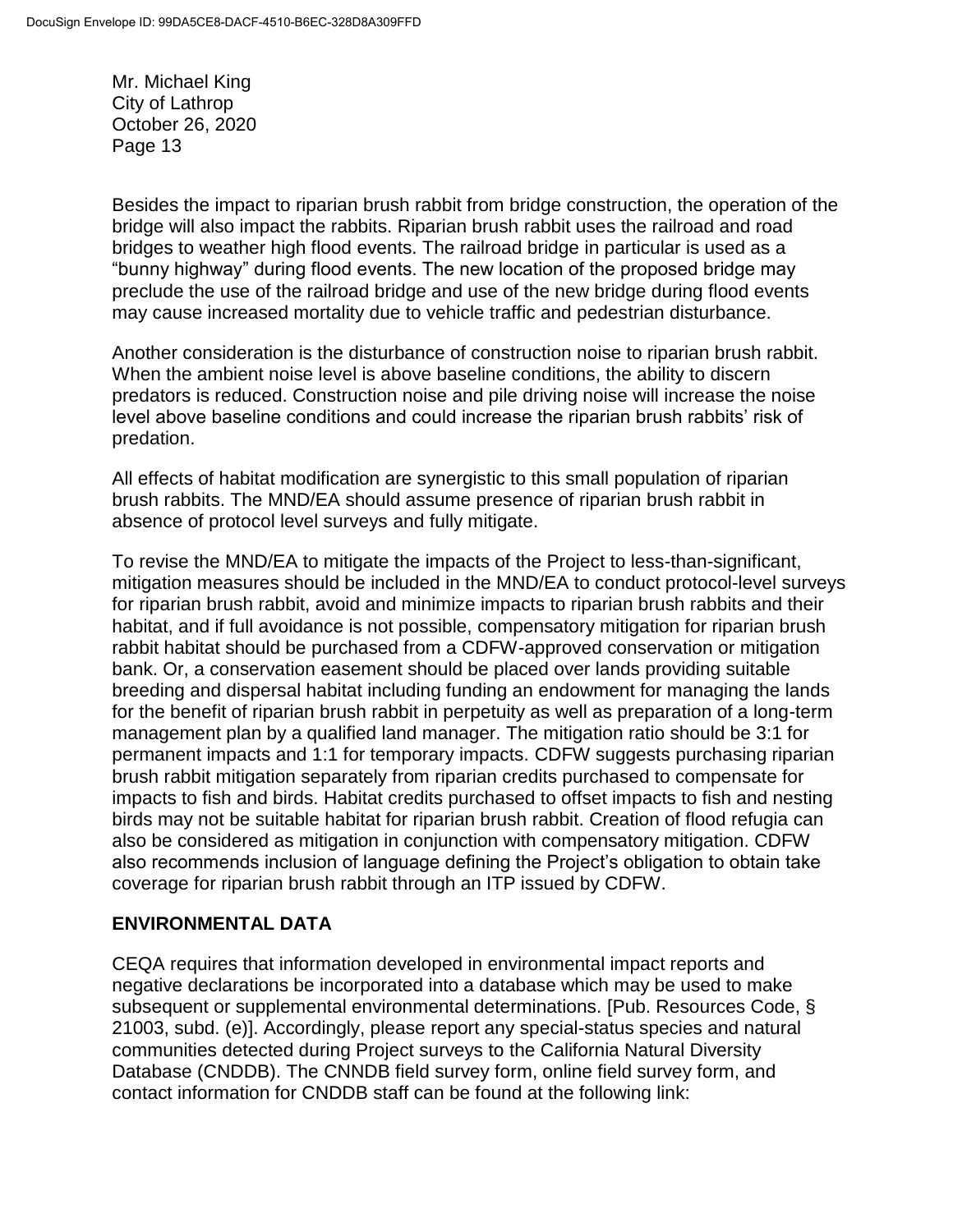[https://wildlife.ca.gov/data/CNDDB/submitting-data.](https://wildlife.ca.gov/data/CNDDB/submitting-data) The types of information reported to CNDDB can be found at the following link: [https://wildlife.ca.gov/Data/CNDDB/Plants](https://wildlife.ca.gov/Data/CNDDB/Plants-and-Animals)[and-Animals.](https://wildlife.ca.gov/Data/CNDDB/Plants-and-Animals)

### **FILING FEES**

The Project, as proposed, would have an impact on fish and/or wildlife, and assessment of CEQA filing fees is necessary. Fees are payable upon filing of the Notice of Determination by the Lead Agency and serve to help defray the cost of environmental review by CDFW. Payment of the fee is required in order for the underlying project approval to be operative, vested, and final. (Cal. Code Regs, tit. 14, § 753.5; Fish and Game Code, § 711.4; Pub. Resources Code, § 21089).

## **CONCLUSION**

CDFW appreciates the opportunity to comment on the MND/EA to assist City of Lathrop in identifying and mitigating Project impacts on biological resources.

Questions regarding this letter or further coordination should be directed to Ms. Andrea Boertien, Environmental Scientist at (209) 234-3449 or [Andrea.Boertien@wildlife.ca.gov;](mailto:Andrea.Boertien@wildlife.ca.gov) or Ms. Melissa Farinha, Senior Environmental Scientist (Supervisory), at [Melissa.Farinha@wildlife.ca.gov.](mailto:Melissa.Farinha@wildlife.ca.gov)

Sincerely,

-DocuSigned by:

Gregs Erickson Gregge Erickson Regional Manager Bay Delta Region

cc:

Office of Planning and Research, State Clearinghouse, Sacramento Dominic Vitali, California Department of Transportation - Dominic. Vitali@dot.ca.gov

### **REFERENCES**

- Larsen, C. J. 1993. Status review of the riparian brush rabbit (*Sylvilagus bachmani riparius*) in California. Report to the Fish and Game Commission, California Department of Fish and Game, Sacramento, CA, USA.
- Harris, L. D. 1988. Edge effects and conservation of biotic diversity. Conservation Biology 2:330–332.